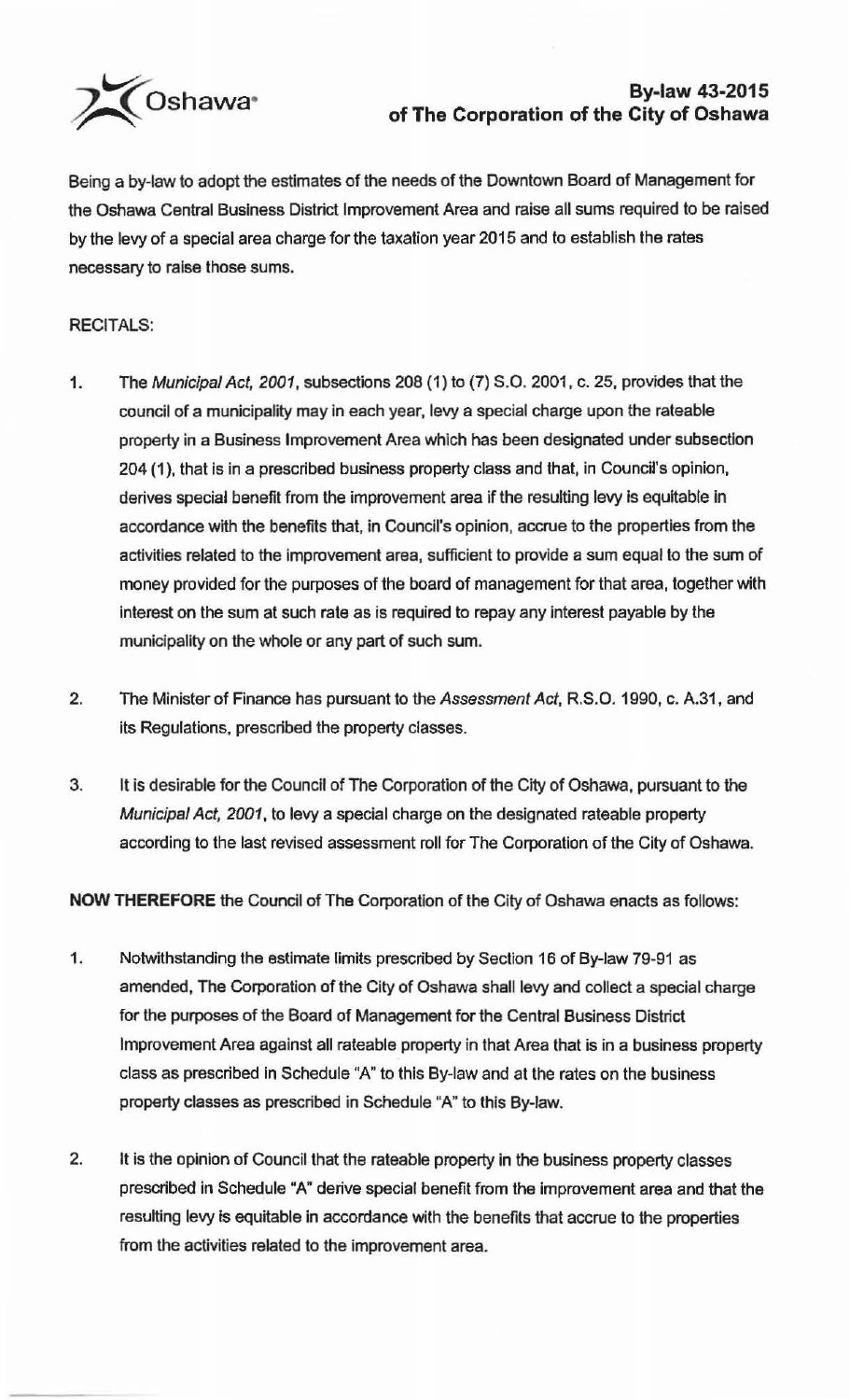- 3. The levy upon the said rateable property shall form a priority lien, and shall be added to the tax roll and form two equal charges payable from the tax instalments due on the dates of July 31st, 2015 and September 29th, 2015.
- 4. If any section or portion of this By-law or of Schedule "A" is found by a court of competent jurisdiction to be invalid, it is the intent of Council for The Corporation of the City of Oshawa that all remaining sections and portions of the By-law and Schedule "A" continue in force and effect.
- 5. This By-law comes into force on the date of its final passing.

By-law approved this twenty-seventh day of April, 2015.

City Clerk